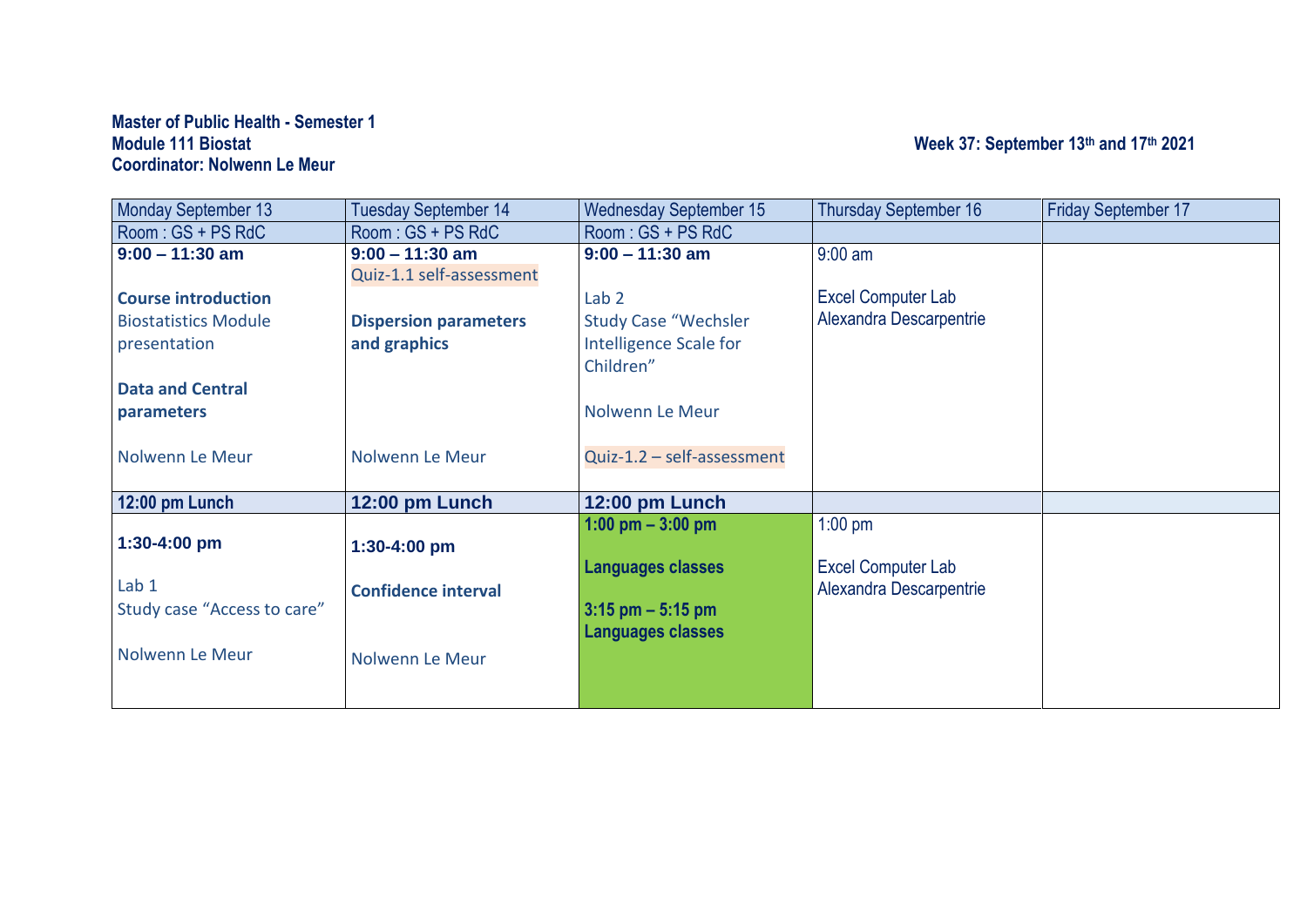#### **Master of Public Health - Semester 1 Module 111 Biostat Week 41: October 11 th and 15th 2021 Coordinator: Nolwenn Le Meur**

| Monday October 11                  | <b>Tuesday October 12</b> | <b>Wednesday October 13</b> | Thursday October 14      | <b>Friday October 15</b> |
|------------------------------------|---------------------------|-----------------------------|--------------------------|--------------------------|
| Room: GS + PS RdC                  | $Room:GS + PS RdC$        | $Room:GS + PS RdC$          | Room:                    |                          |
| $9:00 - 11:30$ am                  | $9:00 - 11:30$ am         | $9:00 - 11:30$ am           | $9:00$ am                |                          |
|                                    | Quiz-2.1 self-assessment  |                             |                          |                          |
|                                    |                           | Lab <sub>3</sub>            | R software/STATA         |                          |
| <b>Introduction to Cartography</b> | <b>Sample design</b>      | <b>Statistical tests</b>    |                          |                          |
|                                    |                           | (Comparison of means and    | Manasa Shanta Yerramalla |                          |
|                                    |                           | proportions)                | Sanjeev Bista            |                          |
| <b>Cindy Padilla</b>               | Nolwenn Le Meur           |                             |                          |                          |
|                                    |                           | Nolwenn Le Meur             |                          |                          |
|                                    |                           |                             |                          |                          |
|                                    |                           |                             |                          |                          |
|                                    |                           | Quiz-2.2 - self-assessment  |                          |                          |
|                                    |                           |                             |                          |                          |
|                                    |                           | 1:00 pm $-$ 3:00 pm         | $1:00$ pm                |                          |
| $1:30-4:00$ pm                     | $1:30-4:00$ pm            |                             |                          |                          |
|                                    |                           | <b>Languages classes</b>    | R software/STATA         |                          |
| <b>Introduction to Cartography</b> | <b>Statistical tests</b>  |                             |                          |                          |
|                                    | (Comparison of means and  |                             | Manasa Shanta Yerramalla |                          |
| <b>Cindy Padilla</b>               | proportions)              | $3:15$ pm - 5:15 pm         | Sanjeev Bista            |                          |
|                                    |                           | <b>Languages classes</b>    |                          |                          |
|                                    | Nolwenn Le Meur           |                             |                          |                          |
|                                    |                           |                             |                          |                          |
|                                    |                           |                             |                          |                          |

**ROOM GS= Large Room Rez-de-Chaussée /Ground Floor PS: Petite Salle Rez-de – Chaussée/Ground Floor**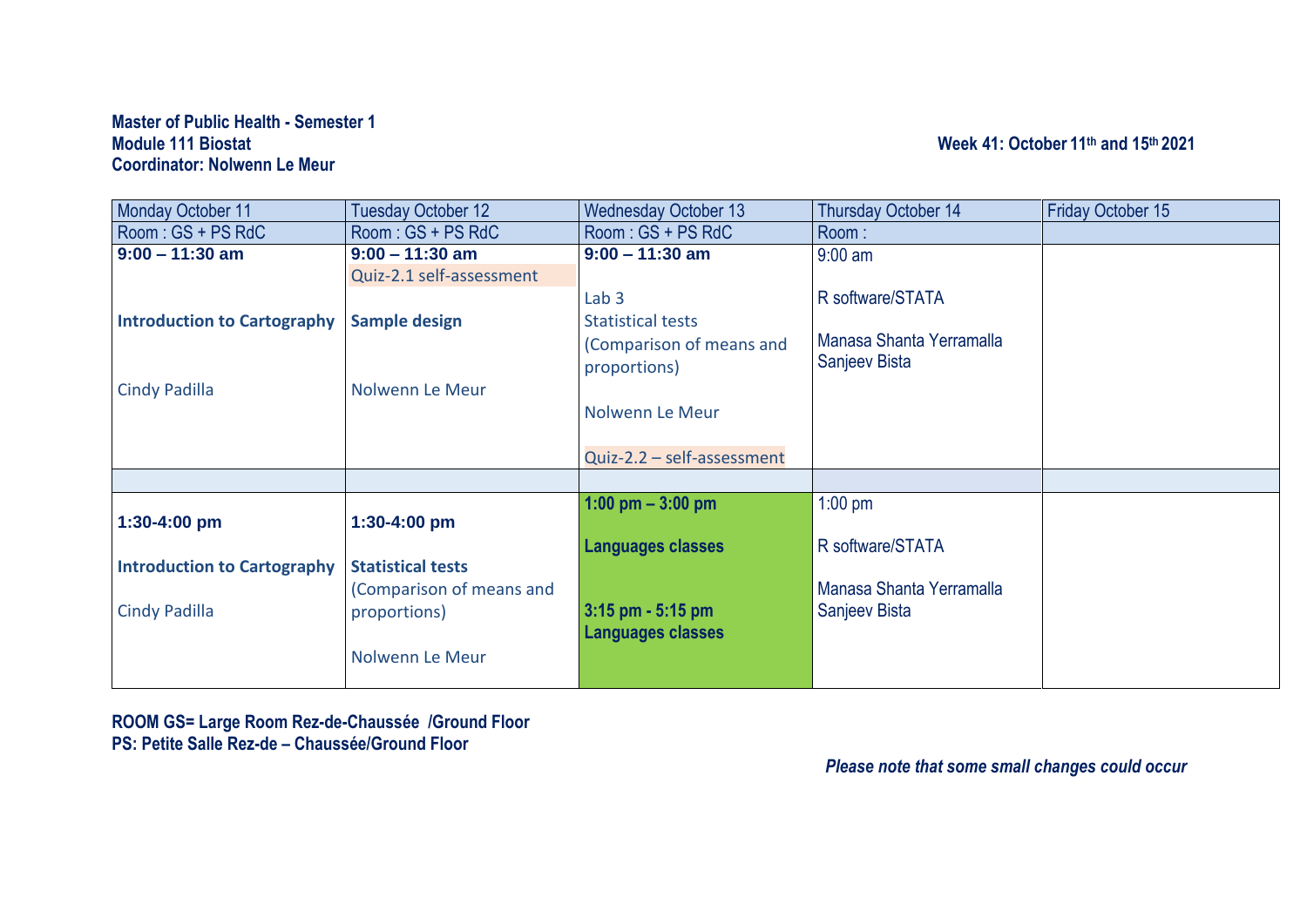#### **Master of Public Health - Semester 1 Module 112 Biostat Week 46: November 15 th and 19 th 2021 Coordinator: Nolwenn Le Meur**

| <b>Monday November 15</b> | Tuesday November 16             | <b>Wednesday November 17</b> | <b>Thursday November 18</b> | <b>Friday November 19</b> |
|---------------------------|---------------------------------|------------------------------|-----------------------------|---------------------------|
| Room: GS + PS RdC         | Room: GS + PS RdC               | Room: GS + PS RdC            | Room:                       |                           |
| $9:00 - 11:30$ am         | $9:00 - 11:30$ am               | $9:00 - 11:30$ am            | $9:00$ am                   |                           |
| Quiz-3.1 self-assessment  |                                 |                              |                             |                           |
|                           |                                 |                              | R software/STATA            |                           |
| <b>Statistical tests</b>  | <b>Simple linear regression</b> | <b>PhD Research Work</b>     |                             |                           |
| (ANOVA)                   |                                 |                              | Manasa Shanta Yerramalla    |                           |
|                           | Nolwenn Le Meur                 | Sanjeev Bista                | Sanjeev Bista               |                           |
| Nolwenn Le Meur           |                                 | & Manasa Shanta Yerramalla   |                             |                           |
|                           |                                 |                              |                             |                           |
|                           |                                 |                              |                             |                           |
|                           |                                 | Quiz-3.2 - self-assessment   |                             |                           |
|                           |                                 |                              |                             |                           |
| 1:30-4:00 pm              | 1:30-4:00 pm                    | $1:00$ pm $-3:00$ pm         | $1:00$ pm                   |                           |
|                           |                                 |                              |                             |                           |
| Lab 4                     | Lab <sub>5</sub>                | <b>Languages classes</b>     | R software/STATA            |                           |
| <b>Statistical tests</b>  | Simple linear regression        |                              |                             |                           |
|                           |                                 | $3:15$ pm - 5:15 pm          | Manasa Shanta Yerramalla    |                           |
| Nolwenn Le Meur           |                                 | <b>Languages classes</b>     | Sanjeev Bista               |                           |
|                           |                                 |                              |                             |                           |
|                           |                                 |                              |                             |                           |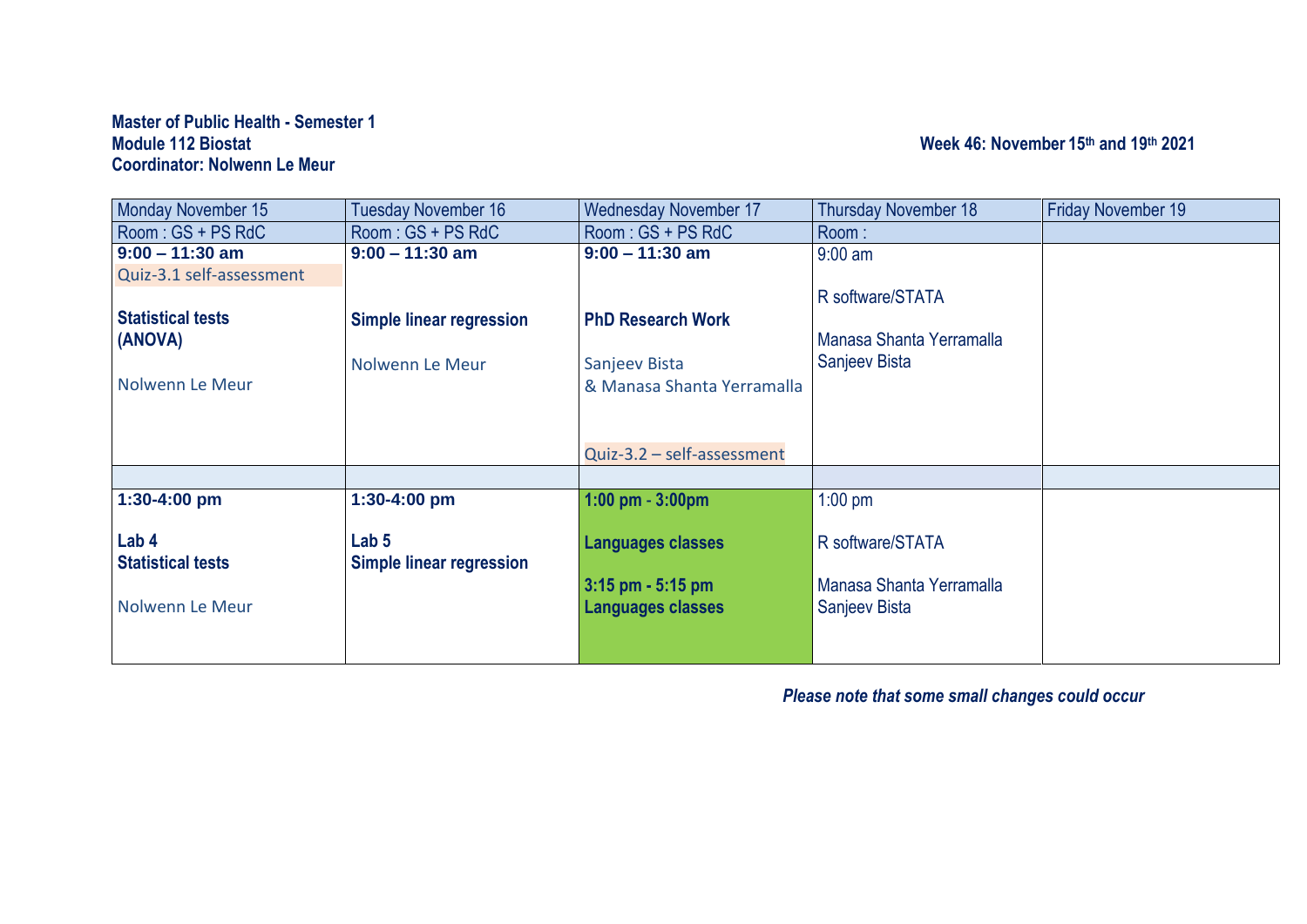#### **Master of Public Health - Semester 1 Module 112 & 113 Biostat Coordinator: Nolwenn Le Meur**

### **th and 17 th 2021**

| <b>Monday December 13</b>  | <b>Tuesday December 14</b> | <b>Wednesday December 15</b>      | <b>Thursday December 16</b>        | <b>Friday December 17</b> |
|----------------------------|----------------------------|-----------------------------------|------------------------------------|---------------------------|
| Room: GS + PS RdC          | Room: GS + PS RdC          | Room: GS + PS RdC                 | Room:                              |                           |
| $9:00 - 11:30$ am          | $9:00 - 11:30$ am          | $9:00 - 11:30$ am                 | $9:00$ am                          |                           |
| Quiz-4.1 self-assessment   |                            |                                   |                                    |                           |
| <b>Multiple regression</b> | <b>Logistic regression</b> | <b>Field survey data analysis</b> | <b>Oral Quality presentation</b>   |                           |
|                            |                            |                                   |                                    |                           |
| Nolwenn Le Meur            | Nolwenn Le Meur            | Nolwenn Le Meur                   | <b>Odessa DARIEL &amp; Suzanne</b> |                           |
|                            |                            |                                   | <b>MAMAN</b>                       |                           |
|                            |                            | Quiz-4.2 - self-assessment        |                                    |                           |
|                            |                            |                                   |                                    |                           |
|                            |                            |                                   |                                    |                           |
| 1:30-4:00 pm               | 1:30-4:00 pm               | 1:00 pm $-3:00$ pm                | $1:00$ pm                          |                           |
|                            |                            |                                   |                                    |                           |
| Lab 6                      | Lab <sub>7</sub>           | <b>Languages classes</b>          | <b>Oral Quality presentation</b>   |                           |
| Multiple linear regression | Logistic regression        |                                   |                                    |                           |
| Nolwenn Le Meur            | Nolwenn Le Meur            | $3:15$ pm - 5:15 pm               | <b>Odessa DARIEL &amp; Suzanne</b> |                           |
|                            |                            | <b>Languages classes</b>          | <b>MAMAN</b>                       |                           |
|                            |                            |                                   |                                    |                           |
|                            |                            |                                   |                                    |                           |

**ROOM GS= Large Room Rez-de Chaussée /Ground Floor PS: Petite Salle Rez-de – Chaussée/Ground Floor**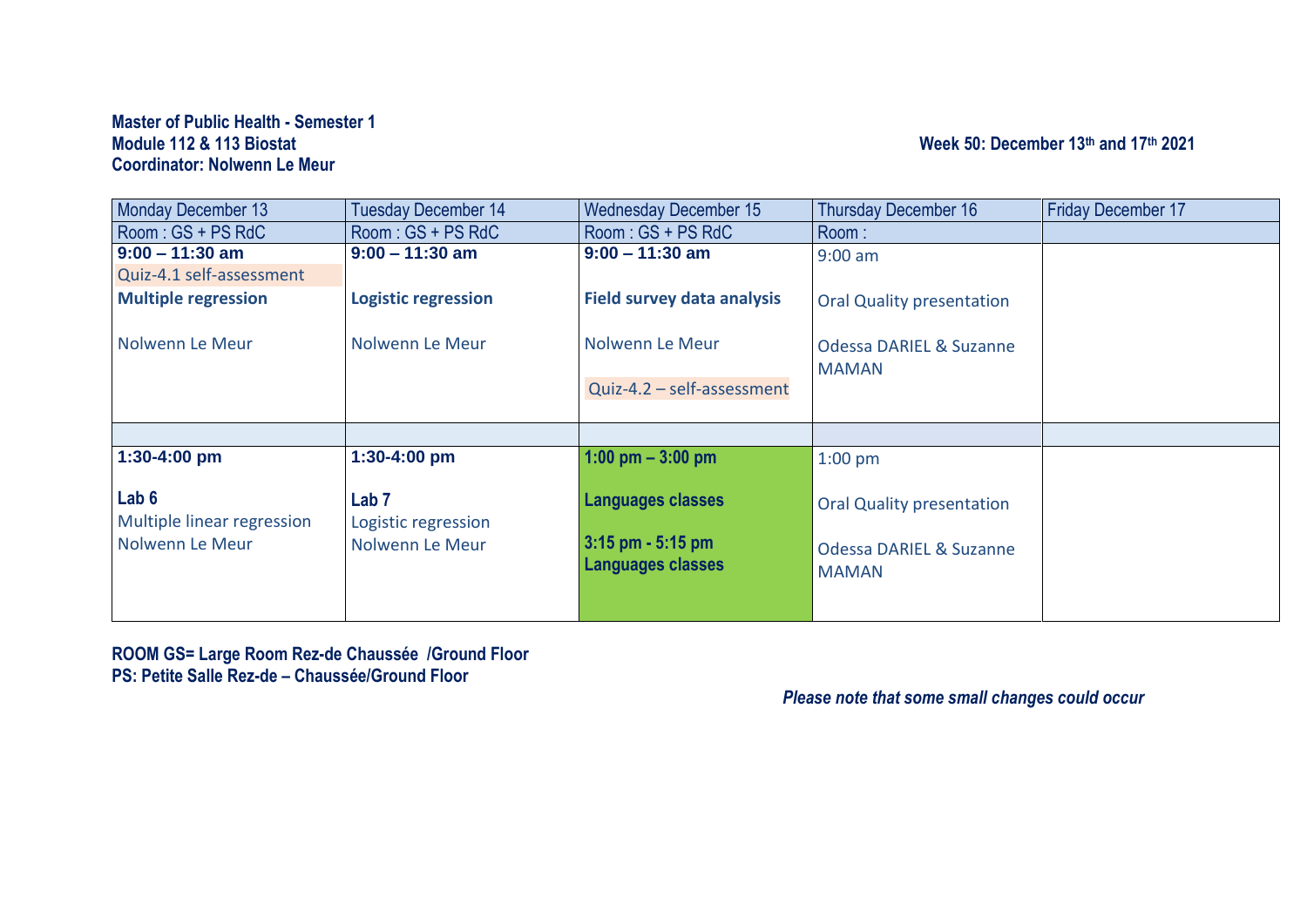#### **Master of Public Health - Semester 1 Module 113 Biostat Week 4: January 24 th and 28 th 2022 Coordinator: Nolwenn Le Meur**

| Monday January 24                  | Tuesday January 25                 | Wednesday January 26                | Thursday January 27 | Friday January 28 |
|------------------------------------|------------------------------------|-------------------------------------|---------------------|-------------------|
| Room: GS + PS RdC                  | Room: GS + PS RdC                  | Room: GS + PS RdC                   | Room:               |                   |
| $9:00 - 11:30$ am                  | $9:00 - 11:30$ am                  | $9:00 - 11:30$ am                   |                     |                   |
| Quiz-5.1 self-assessment           |                                    |                                     |                     |                   |
| My research                        | <b>Critical Reading and Debate</b> | <b>Post-doctorate Research work</b> |                     |                   |
|                                    |                                    |                                     |                     |                   |
| Nolwenn Le Meur                    | Nolwenn Le Meur                    | Narimane Nekkab                     |                     |                   |
|                                    |                                    |                                     |                     |                   |
|                                    |                                    |                                     |                     |                   |
|                                    |                                    | Quiz-5.2 - self-assessment          |                     |                   |
|                                    |                                    |                                     |                     |                   |
| 1:30-4:00 pm                       | 1:30-4:00 pm                       | 1:00 pm $-$ 3:00 pm                 |                     |                   |
|                                    |                                    |                                     |                     |                   |
| <b>Critical Reading and Debate</b> | <b>Critical Reading and Debate</b> | <b>Languages classes</b>            |                     |                   |
|                                    |                                    |                                     |                     |                   |
|                                    |                                    | $3:15$ pm - $5:15$ pm               |                     |                   |
| Nolwenn Le Meur                    | Nolwenn Le Meur                    | <b>Languages classes</b>            |                     |                   |
|                                    |                                    |                                     |                     |                   |
|                                    |                                    |                                     |                     |                   |

**ROOM GS= Large Room Rez-de Chaussée /Ground Floor PS: Petite Salle Rez-de – Chaussée/Ground Floor**

*Please note that some small changes could occur* 

**Master of Public Health - Semester 1**